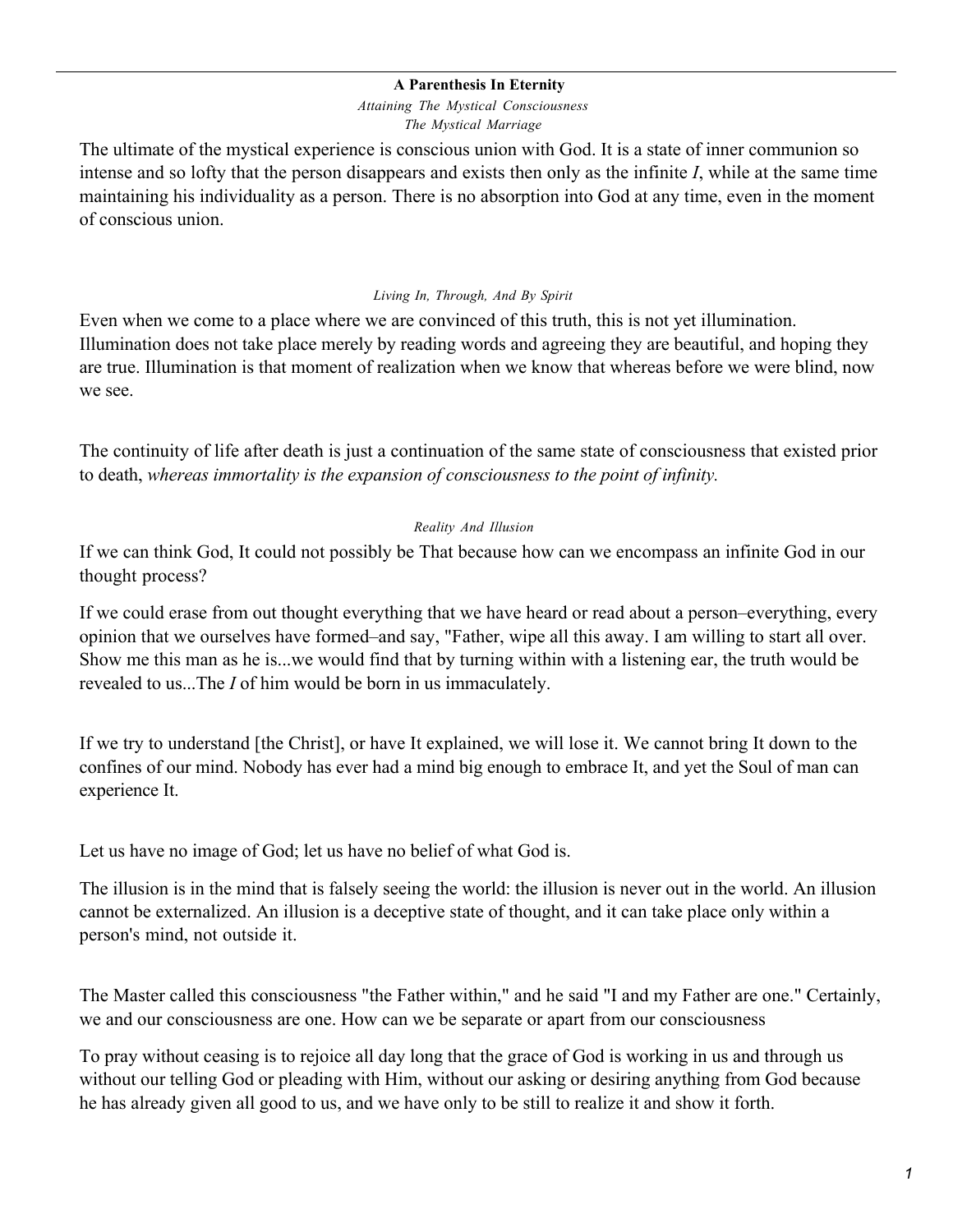#### **Awakening Mystical Consciousness**

*Attaining Dominion Through I Consciousness Unfolding*

The "I" as which you identify yourself [is] a state of awareness. A better word is consciousness.

#### *The Spirit Drives Us To Itself*

The Soul is really the Source of man's light, good, capacities, and integrity.

#### *The Birthless, Deathless Christ*

Christ is the word of God, which becomes flesh in my life.

Spiritual consciousness is a state of consciousness that fears neither persons nor conditions. It looks out on this world and says, "I love you whether you are good or bad, in pain or without pain."

#### *Not Power, But Grace*

Spiritual healing is a realization of what is.

...you will be picked up by the Christ, the Spirit of God in man, or the Holy Ghost.

*The Listening Period In Treatment*

There is no external thing that can be called God.

#### **Beyond Words And Thoughts** *God Revealing Himself As Christ On Earth Right Identification*

Nobody can take another person into the Promised land as long as he thinks there is God *and* man–nobody! A spiritual teacher can lead a person to greater heights by instructing him, but it is the person himself who must attain the realization, "Oh, *I AM*," and then he walks right into the Promised Land. In fact, he finds himself in the very middle of it. "I and my Father," who always have been one, then become one in realization.

#### *Recognizing The Invisible*

Sowing to the flesh means putting your faith in the visible world: in machinery, in dollar bills, securities, or governments, in "man whose breath is in his nostrils': whereas sowing to the Spirit has always meant acknowledging the spiritual as being the basis of the harmony of the visible. It is to acknowledge spiritual power in all your ways, acknowledge spiritual law as governing you from morning to night and night to morning, acknowledge Spirit as the substance, the law, the activity, and the reality of being. Then you will be praying without ceasing, and you will be knowing the truth that makes you free.

*Surrender Your Mind To God*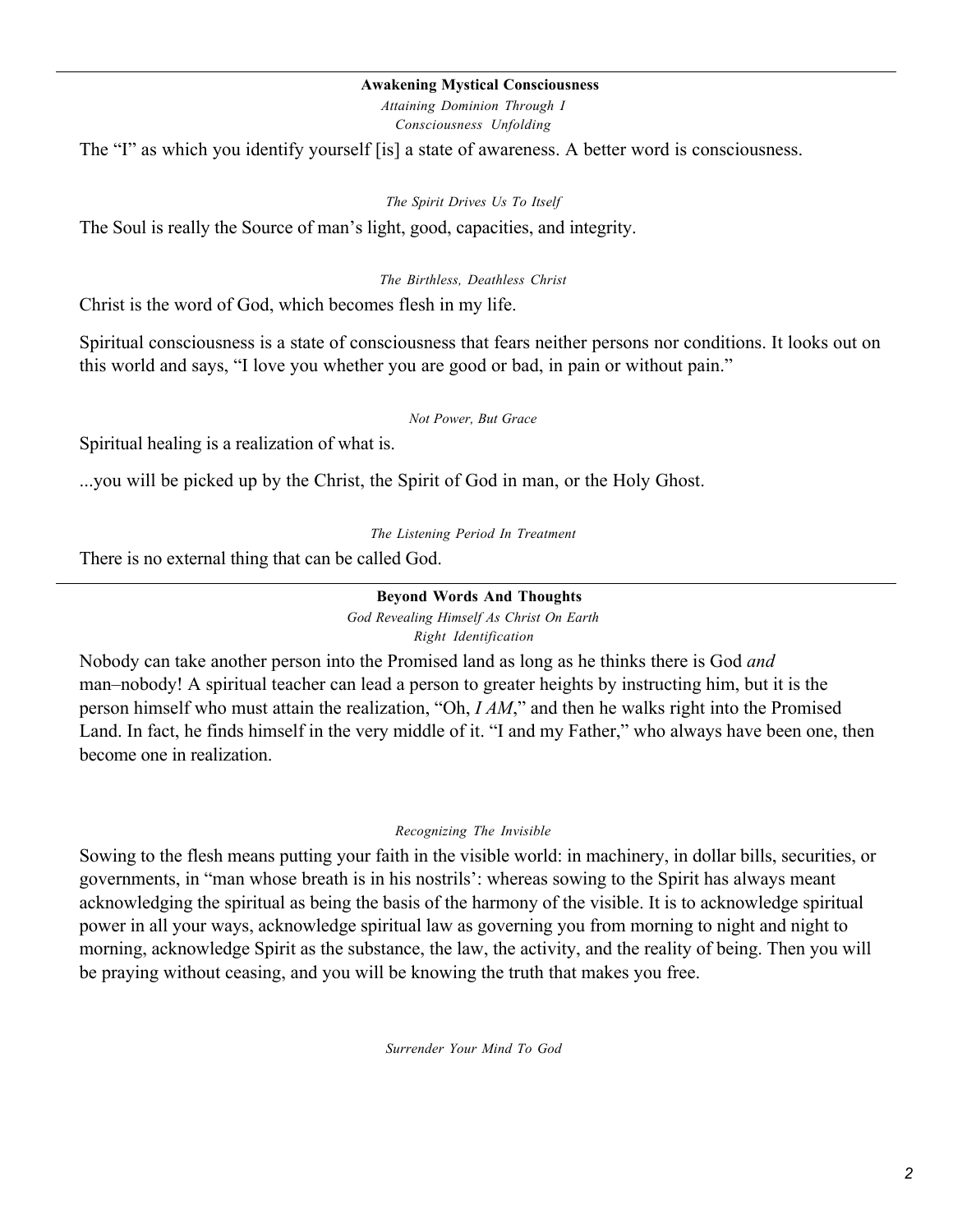Complete surrender does not mean making yourself nothing, making yourself an automaton, or anything of that kind. It really means surrendering yourself to the influence of purity, harmony, and grace in every area of life, and not saying, "I want to save out this part of my life for myself," because that is the barrier for many.

#### *Humility*

Humility does not mean being less than somebody else...It means that as an avenue of God you are nothing but an avenue.

You learn never to condemn, never, because the person who is afflicted with the..betting mania, the alcohol or drug habit, or the sex problem is a victim. He is not a sinner: he is a victim; and he is a prisoner of his own mind.

> **Conscious Union With God** *States And Stages Of Consciousness Thought Is Not Power*

Thought is an avenue of awareness, hence, not a power.

*Hypnotism, The Substance Of Human Appearances*

All error is hypnotism claiming to operate as your own thinking.

**Consciousness Is What I Am** *Attaining A Measure Of Spiritual Consciousness Becoming Aware Of The Indwelling Presence*

Spiritual consciousness is a realization that within you is the substance of all that is to appear in your world...an awareness that all you need flows to you from within your own being. You come to a place in consciousness where it becomes clear to you that you are not dependent on anything out here, but that you must turn to the infinite Invisible for your good.

#### *Spiritual Discernment*

Ultimately, the revelation struck me that there is no word beyond *I*. *I* is not a word in my mind: *I* is my Self. Since I and the Father are one, and there is only one *I*, God must be my Self. That makes sense. Something is functioning as Joel, and what could It be but God functioning as the son?

When you say, "God is love" or "God is life" or "God is power," you are building an image in your mind, and this is idolatry. But when you can relax in the truth that *God is*, you are not trying to embrace Infinity within the confines of thought. You are accepting whatever God is as *IS* and then letting that *IS* define Itself to you.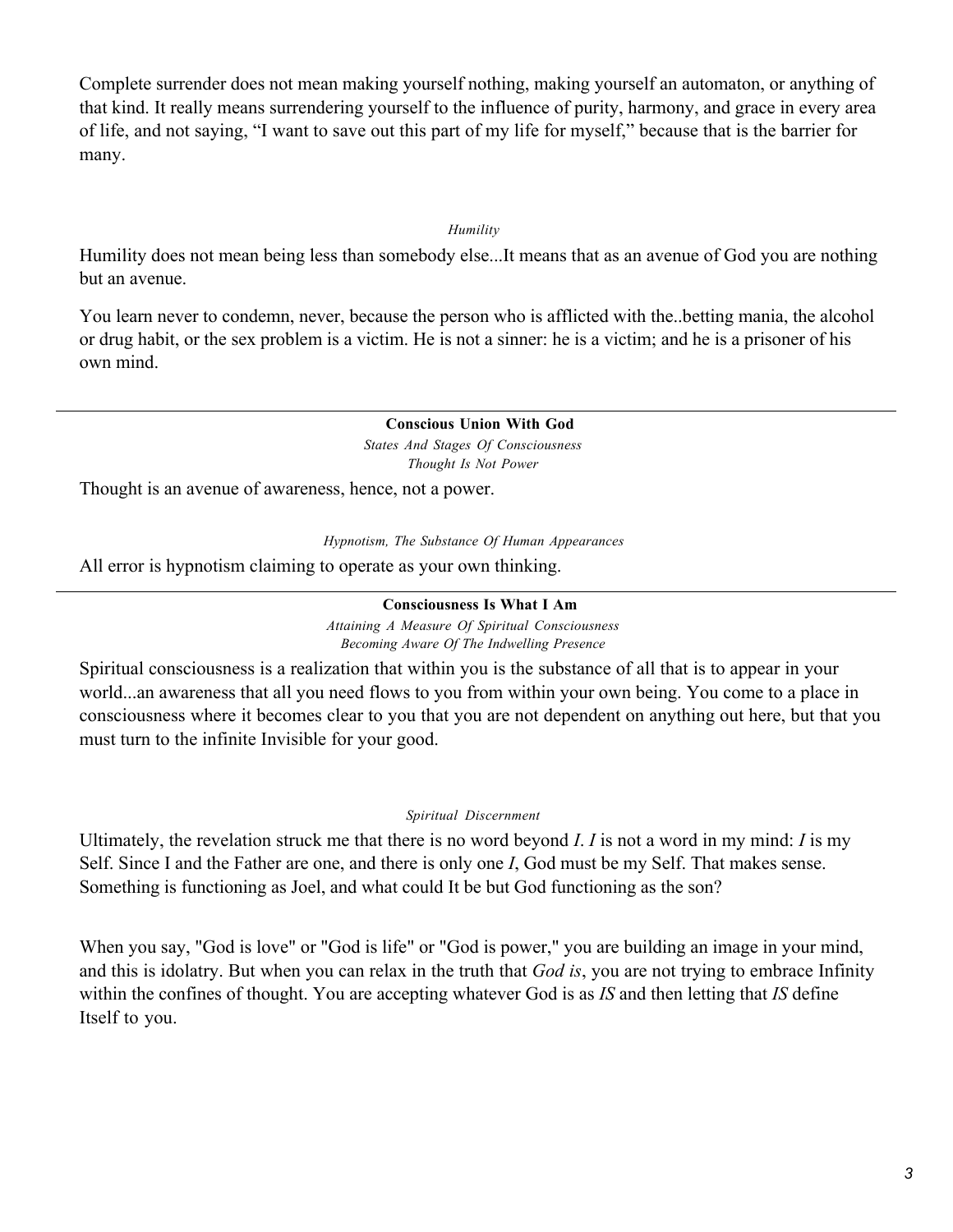Whether individual consciousness is aware at the physical or mental level, behind both must be the Consciousness that is God. Now bring that down to the truth that the Consciousness that is God is the consciousness that you are, and you have oneness.

Realize that the *I* which you are is consciousness, not form; consciousness, not mind...realize that the consciousness which you are is God, and this divine Consciousness, your individual consciousness, governs all form...is master of all form. "I [Consciousness] have overcome the world."

The Christ is not a man. The Christ is the illumined, infinite, divine Consciousness, breaking through the mind of an individual and appearing as man.

### *The Unconditioned Mind Is A Pure Transparency*

A change takes place in our life when we accept the one universal mind as a pure instrument, a reflector of what we hold in consciousness.

Mind is a beautiful transparency that will accept whatever we give it.

#### *Continuous Dedication*

Let us think of our mind as a door. Since God, Infinity, is omnipresent, the moment we open the door, this Infinity floods us, and we are under Grace...But we have a part to play: *Lord, I know You are knocking at the door of my consciousness, and I am opening my consciousness. Take over my mind and body. Be my soul; be my life.*

*Surmounting World Beliefs Through An Activity Of Consciousness*

Dominion is transferring power from outer to within us.

**Consciousness Unfolding** *Freedom In Christ Meditation As Consciousness Unfolding*

The Christ consciousness is your individual expression of the universal God consciousness. It is God individually expressed by you. It is the mind that was in Christ Jesus.

#### *Importance Of The State Of Consciousness Of The Practitioner*

God is that consciousness which actually knows that there is nothing opposed to It.

#### *Learn The Inner Meaning Of Words*

Christ is the Spirit that animated Jesus beyond anything that man has ever known–but not beyond that which can be known.

God is not formless. God is always in the form of some divine idea.

In the gentleness, in the peace of our communion with God, you will find fulfillment. That is prayer.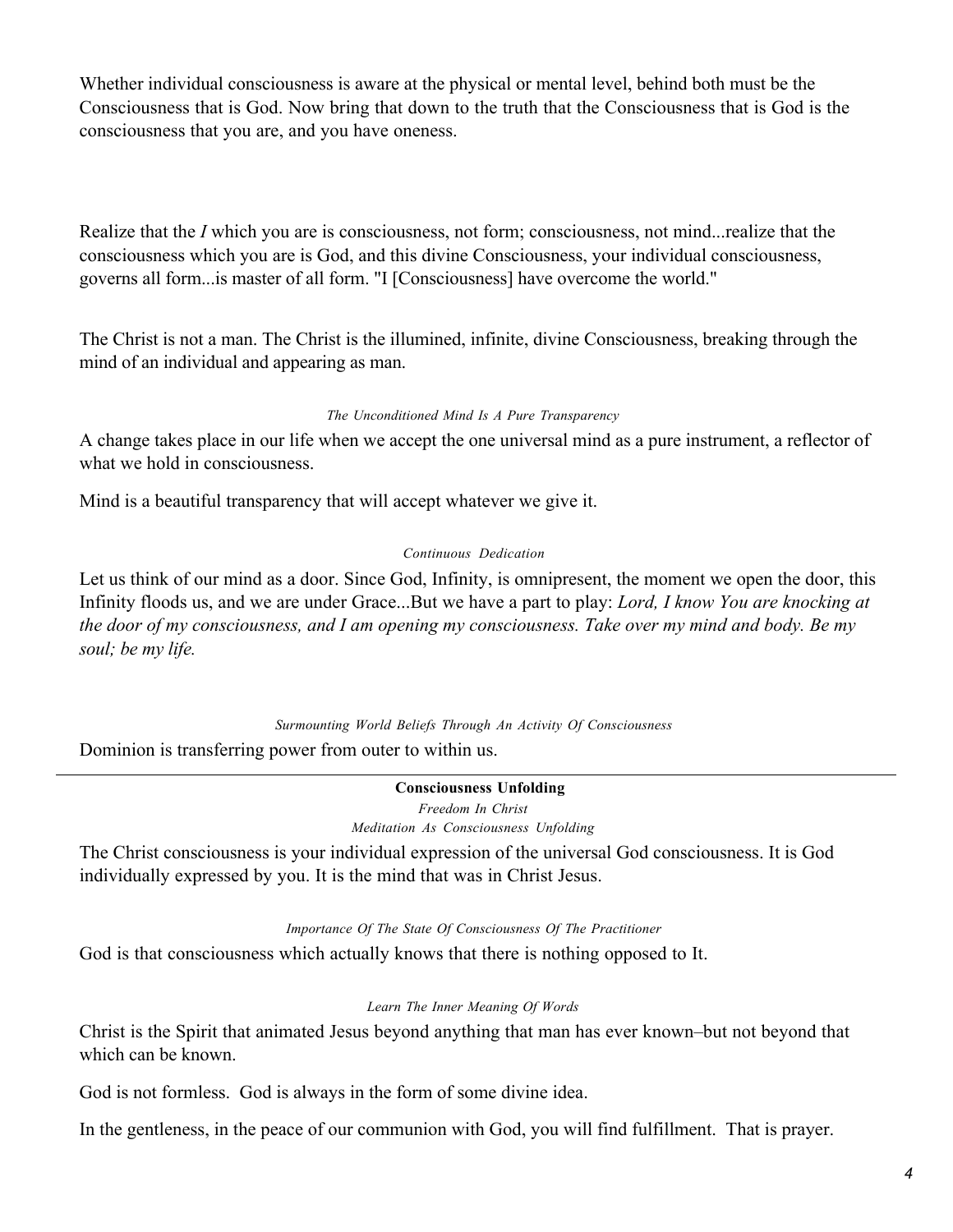Real religion is the knowledge of God and of our true identity...the relationship of God and man.

## *Let Your Life Exemplify Truth*

Christ consciousness is your consciousness when you no longer hate, fear, or love error of any name or nature.

To agree with your adversary means not to fight or try to change the mortal picture. It means to understand immediately that it is not a reality. That is your agreement.

## *The Inner Meaning Of The Temptations*

All that the Christ consciousness is, is your individual consciousness when you no longer fear or hate or love error of any name or nature.

Christ consciousness is the understanding that disease does not exist as a reality and does not have to be fought.

Consciousness is the substance and the activity of all form.

The way to demonstration is this: "Since God is divine consciousness, and since consciousness is the substance and the activity of all form, then as long as I live and move and have my being as consciousness, all form will appear without my taking thought." And that was Jesus' answer to every temptation.

# *During Meditation Affirmations Or Single Idea?*

Consciousness cannot be confined within anything and be infinite. So, actually, consciousness, being infinite, is the *in* and the *out* to all there is. Then that consciousness is ever being manifested as creation. It is *in* it; it is *of* it, it is *from* it; it is *as* it. But actually it is consciousness appearing. It is as though we could take this roomful of air, and make forms out of the air. These would still be air, and would not be in or out of the air.

Consciousness is infinite substance. Because consciousness is infinite, its formations, which we call creation, must be infinitely appearing because the very substance of which they are formed is infinite.

I can say to you that God is infinite consciousness revealing Itself, but it would be sheer folly for you to think that I have told you what God is. You will know what God is only as that knowledge unfolds to you from within.

If God is consciousness and God is infinite, then consciousness is infinite. Everything that exists must exist as the form or formation of consciousness, so that it must be just as spiritual as consciousness itself; it must be just as infinite, just as eternal, just as omnipresent.

The Christ is nothing in the way of words; it is a feeling. It is an assurance of the Presence. It comes forth from our own consciousness through meditation and unfoldment. Then you experience God unfolding as your own individual consciousness.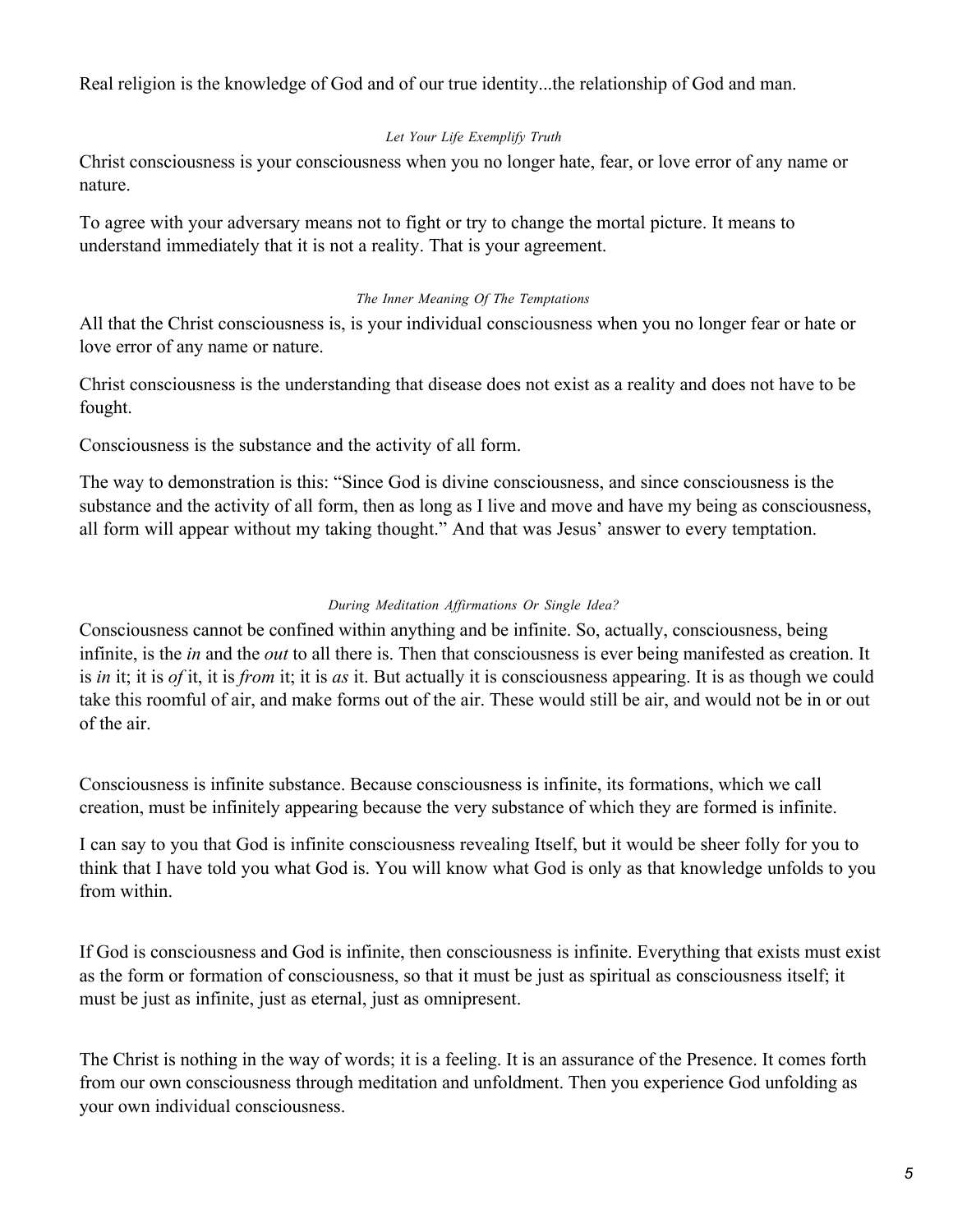There is nothing wrong with your body that has ever been inherited. If there is anything wrong with the outer vehicle, then, make the correction within, through your realization that you do not have a personal consciousness to be influenced by the beliefs of the world.

There must be a continuous flowing of truth out from the center of your being to your outer awareness. That is treatment. Therefore, you must always be in a state of receptivity.

## *Treatment As Silent Listening*

Treatment must be a turning to the Father within, asking," What is the truth about business, about body, about health, about my neighbor, about the universal belief of war?" and then letting the divine Consciousness tell it to you.

## *The Ministry Of The Christ*

All that divine being is, is conscious union with God.

Heaven is not a place and hell is not a place. They are states of consciousness, here and now.

Rest assured that all humanhood is, is a sense of separation from God.

#### *Becoming Instruments For The Divine Plan*

Separation from the divine plan constitutes our humanhood.

## **God, The Substance Of All Form**

*Building The New Consciousness Building The New Consciousness*

Meditation is our method of building a consciousness of truth, a new consciousness. Meditation is our mode of prayer.

Sleep is really but a mild form of death, or unconsciousness; it is a loss of consciousness, and that is next door to death, itself.

## *Gaining The Consciousness Of Good*

Happiness is that which flows from within your own being. So, the state of consciousness which is always pursuing happiness must be given up, and the consciousness of sitting quietly and letting joy come must be attained.

#### *Consciousness Is Infinite In Scope*

Consciousness is not your "thinking" mind; consciousness has nothing to do with the thoughts you think; consciousness has nothing to do with your individual mental or physical effort...[it] is really the substance or reality of the human mind.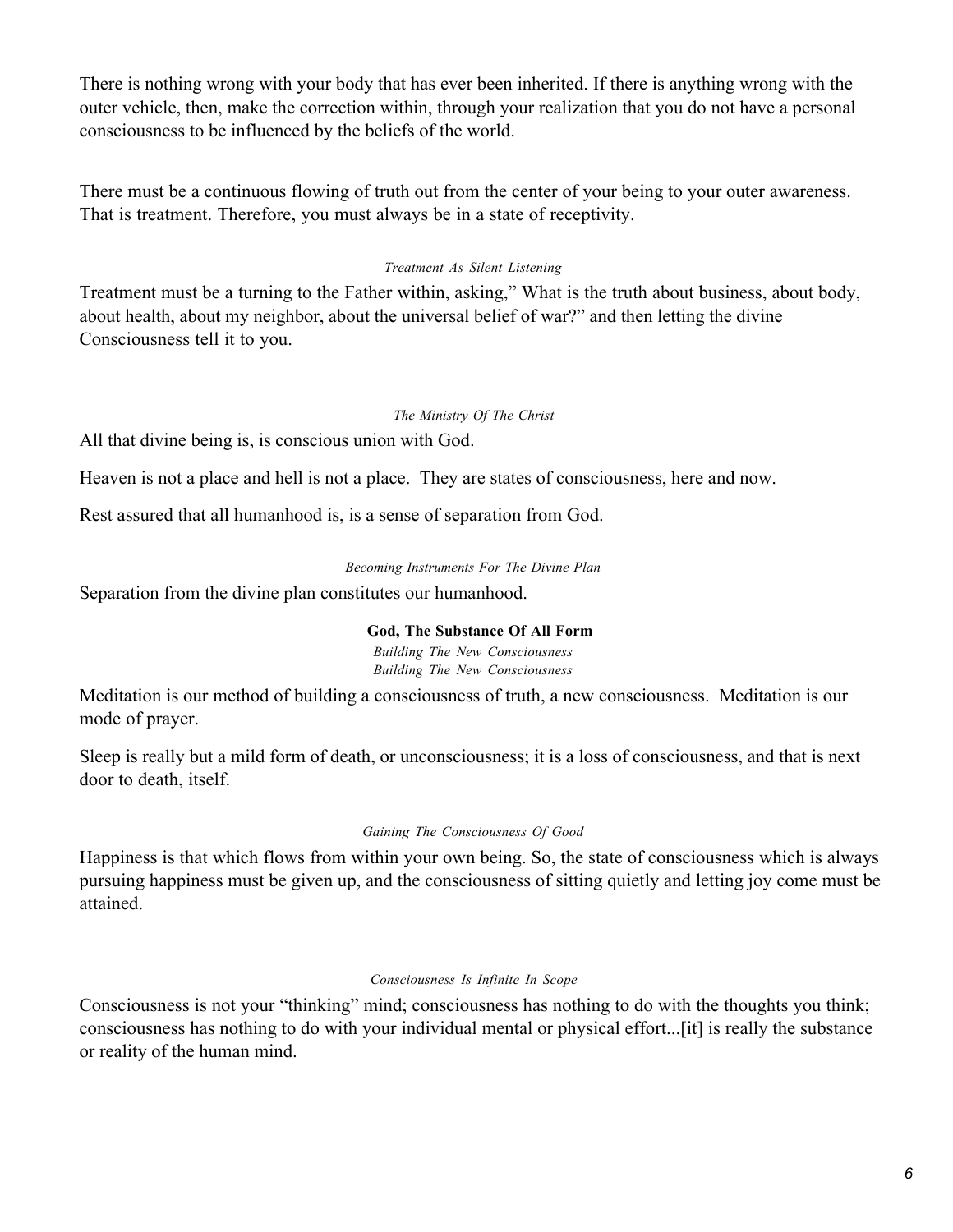Even though the human mind, the reasoning, thinking mind is not consciousness, it is not to be put off or destroyed...It is the thinking mind that is used in carrying out the orders or the guidance received [from Consciousness.]

## *Spiritual Vision*

That is the spiritual state...the state of being able to look at every man and woman in the world and say, "I am looking into the face of God."

## *The Last Enemy*

What we call death is but an apparent lapse into deep unconsciousness, from which we become conscious again, usually upon the same level as that upon which we fell asleep.

#### **Living Between Two Worlds** *Becoming Instruments Of Grace Through Reconciliation Light Bearers*

The Master–and I am not speaking of a man but of the Spirit of God within–says: "Follow me, and I will make you fishers of men," and It pulls us out of our little fishing job into an activity that enables the Grace we have discovered to bless the world.

## *Consciousness Is The Source And Substance Of Life*

To become consciously one [with the Father] means to surrender personal will.

To our knowledge, the sun, the moon, and the stars cannot think, and that may be why they are always under the government of God. We, on the other hand, think our way into a sense of separation. Notice the word "sense." We never really become separated from God in life or in death, but through taking thought, we have built up a *sense* of separation from God which acts the same as if it were an actual separation.

## *Life More Abundant*

The Christ is one name for the son of God. The other name is *I.* They both mean the same thing: the presence, the power, the wisdom, and the love of God

# **Living Now**

*Mind Imbued With Truth Mind Is The Substance Of Body*

Mind is substance of matter.

#### *Forgiveness And Love As Activities Of Consciousness*

Father which seeth in secret shall reward thee openly means your consciousness is the law of your being.

*The Power Of Resurrection*

All fear is related to the word "power."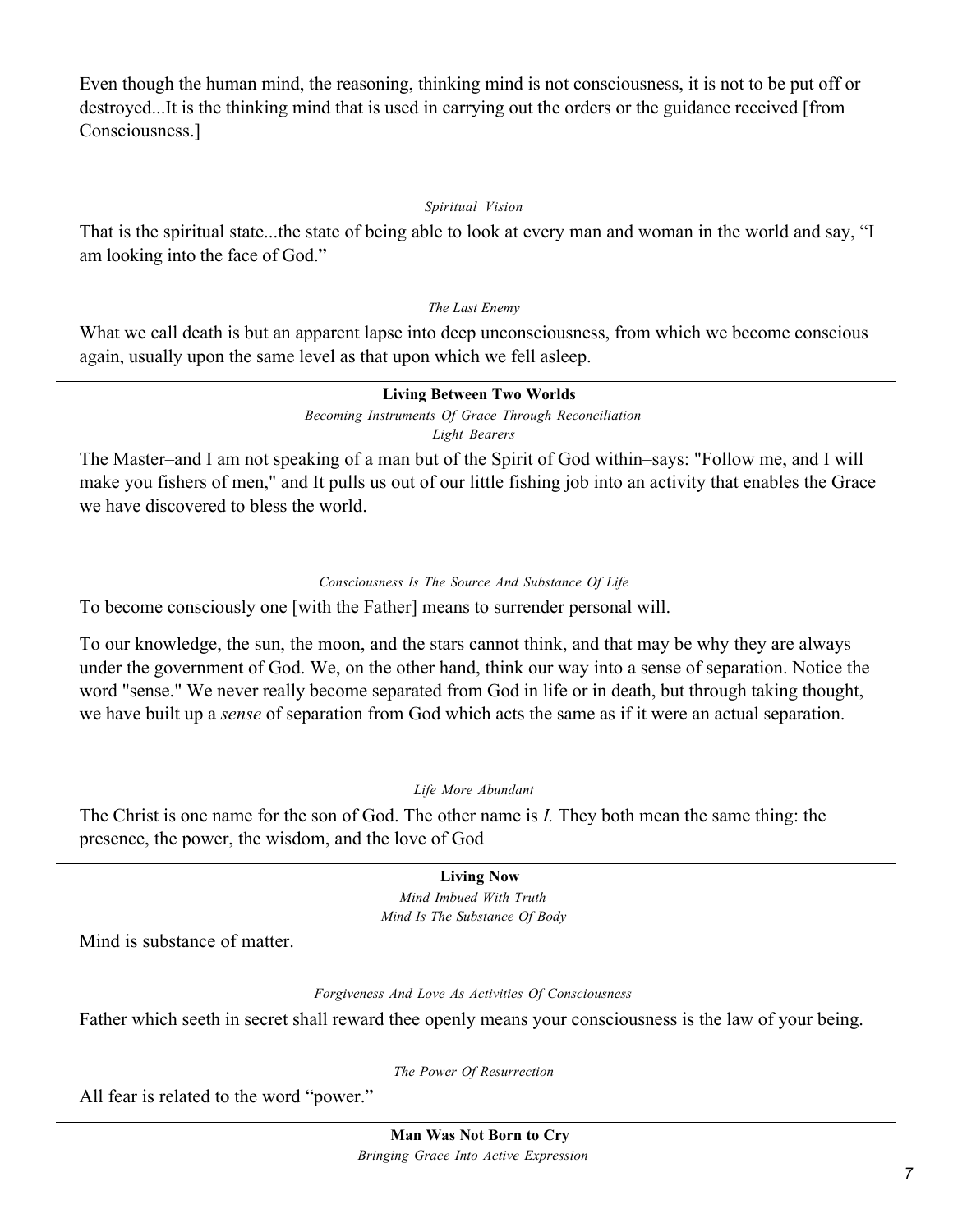### *Mere Belief In God Is Not Enough*

[To dwell in the secret place of the most High] means to *live,* not to vacation there, but to *live* there.

### *Being Reborn*

As human beings, we are the tomb in which the Christ is buried.

### *Placing Power In Form Or Effect Is The Error*

Error is a belief that there is power outside of God, outside of the *I* that you are.

The overcoming is in the human being overcoming being a human being, which Paul calls "dying daily."

#### *The Prince Of Peace*

*I*, the son of God.

### *Becoming Free Of The Belief In Two Powers*

Evil exists only as a belief in two powers, a universal belief, never your belief, never his belief, never its belief–just a belief.

# **Our Spiritual Resources**

*Bringing God Into Daily Experience Establishing God-contact*

A God-contact is not merely a statement in the mind: it is an actual inner release from worldly fears and cares, and it is followed by further spiritual light and then gradually by a change in body, purse, or in other circumstances.

## *Dominion Over Mind, Body, And Purse*

The mind is the instrument which you use for thinking or reasoning purposes or for any purpose of awareness, and it is through your mind that you are able to judge and make decisions.

## *God Speaks The Word*

Communion is that depth of meditation in which we actually come into the experience of tabernacling with the Spirit of God, and then it is possible to have conversation with God, to receive beautiful and inspiring impartations from God–sometimes in words or thoughts and sometimes as just an awareness of the **Presence** 

Prayer...is a state of consciousness which enables God to reach us.

That *I* is the God-power or what we call the Christ, the Spirit of God in man.

There is a part of us, our Soul, which is deathless and birthless–timeless: It has never been born; It will never die. It is that part of us which was created in the beginning in the image and likeness of God.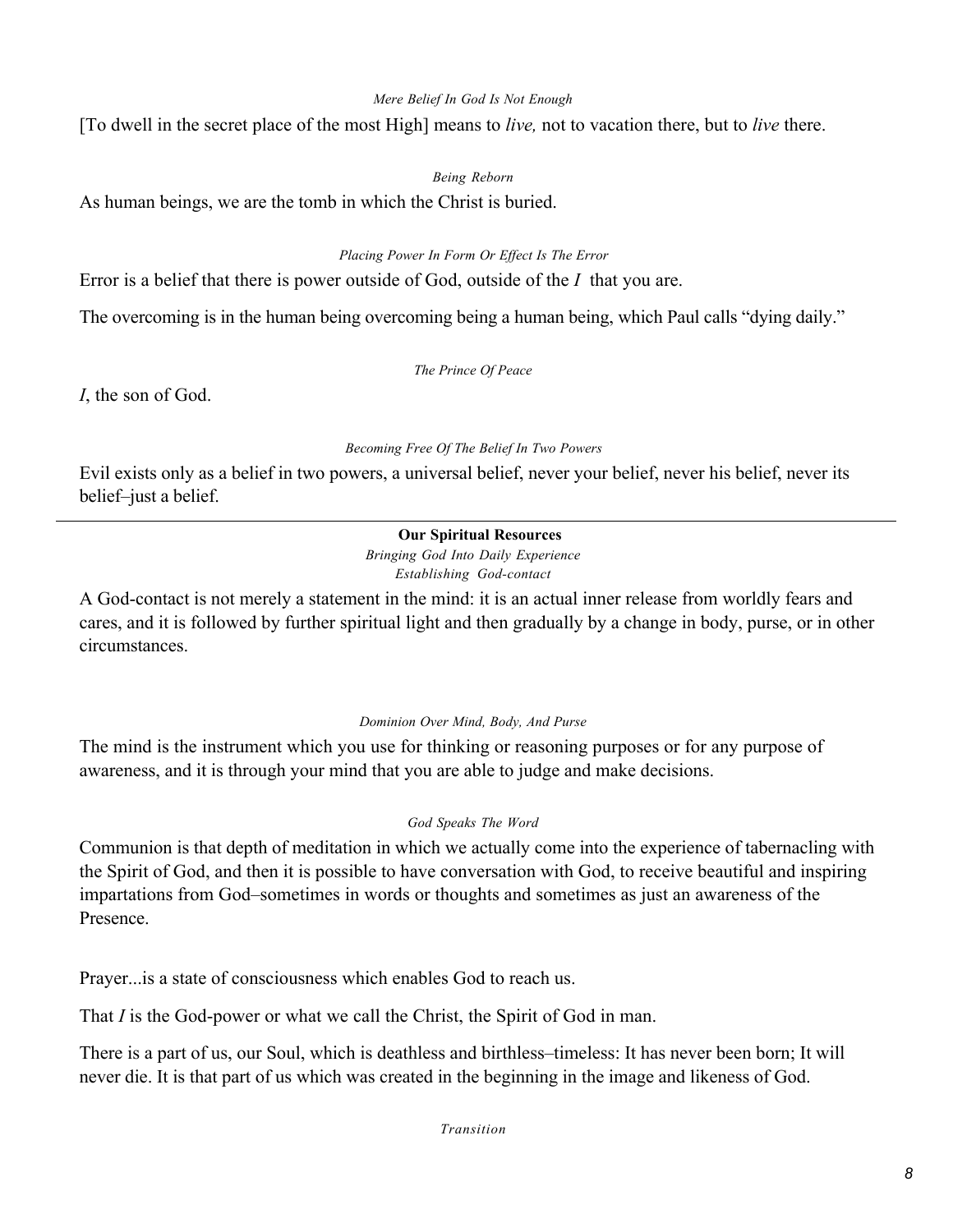Dying daily: dying daily to old modes of thought and reliances.

### *Look Only To God*

Human nature wants to get and get endlessly: spiritual nature always wants to pour out.

Light cannot receive anything: Light is a flowing; light is an expression; light is an outpouring. So is Christhood. It never has any desire to receive anything; It is Itself the infinity of God in individual expression.

### **Realization Of Oneness**

*No "and" Judge Not After Appearances*

The human mind is a state of hypnotism.

#### **Spiritual Interpretation Of Scripture**

*Treatment (treatment)*

Mirage is your belief that what is appearing is other than God appearing.

### **The Art Of Meditation**

*Meditation: The Experience Fear Not*

To live the spiritual life means to live in an atmosphere of absolute fearlessness, regardless of the circumstances.

#### **The Art Of Spiritual Healing**

*Spiritual Healing: The Principles The Language Of Spiritual Healing*

Complete total spiritual healing is the non recognition of the reality of the condition; it is a state of your consciousness or mine, or the practitioner's consciousness, in which God is so real and the works of God–the word of God, the universe of God, and the man of God–are so real that it is fantastic to believe that such a thing as disease of any kind could exist in God's universe.

*Developing A Healing Consciousness*

A treatment is always a recognition of the nothingness of the condition.

The Holy Ghost...that is our awareness of the oneness of God and man.

## **The Contemplative Life**

*Contemplative Meditation*

A meditation should be directed toward the realization of oneness with God...always bearing in mind that the kingdom of God is within you.

#### **The Infinite Way**

*Metaphysical Healing (metaphysical Healing)*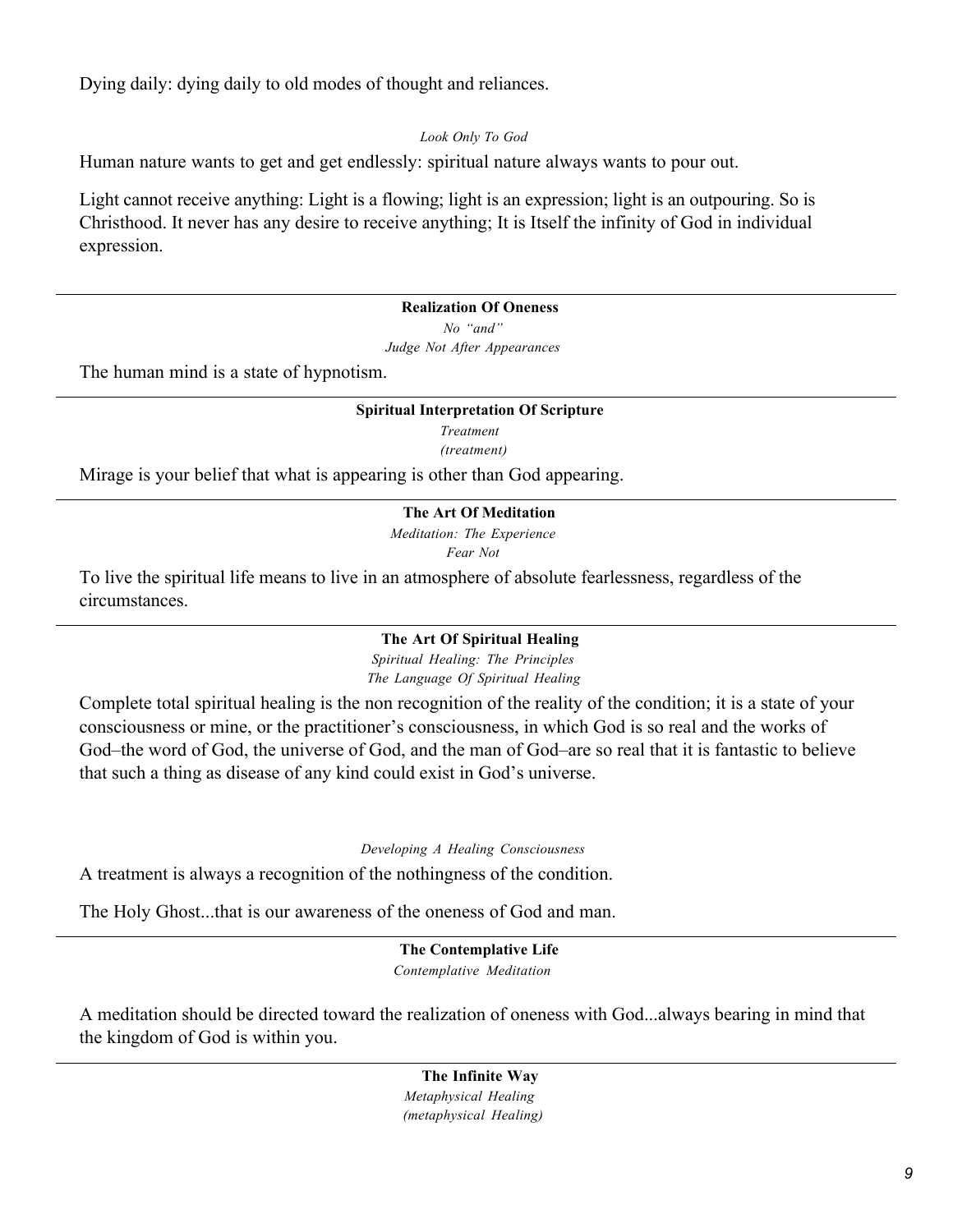The activity of Truth in consciousness is the only Christ.

### **The Infinite Way Letters 1955**

*Essential Points In The Practice Of The Infinite Way Freedom, By Grace*

The human mind contains all the fears and failures of the human race.

#### *The Price Of Truth*

Application–putting the Truth to work by accepting it as our consciousness.

### *Protection*

Protective work: the realization that nothing exists anywhere that is of a destructive nature.

### *The Comforter*

Human consciousness is made up entirely of wants and desires.

Messiah is the spirit of God in man.

prayer is an inner resting in God; an inner conscious communion.

The Comforter is your divine state of consciousness, that area of your consciousness which is the Christ, the Truth.

#### *In Quietness And In Confidence*

The Silence is the creative principle of all existence.

# **The Infinite Way Letters 1956** *Contemplative Meditation*

*The Middle Path*

As we wait in this silence...there comes the unmistakable certainty of God's presence–a feeling that this that we have declared and acknowledged is true.

God is allness. Appearances are nothingness.

## *Oneness With God*

Under Grace the being is flooded with light, the body is weightless and without sensation. There is a oneness with all being and with nature, and one is of the very substance and nature of all creation.

## *Love*

"To know the Truth" is to know that our true Self is God, and includes within Itself all good.

# *The Christ*

Faith is an inner spiritual discernment whereby we behold the Christ and feel inwardly that which the world knows not.

Faith is our ability to feel the nearness of the presence of God, and to walk confidently with Him.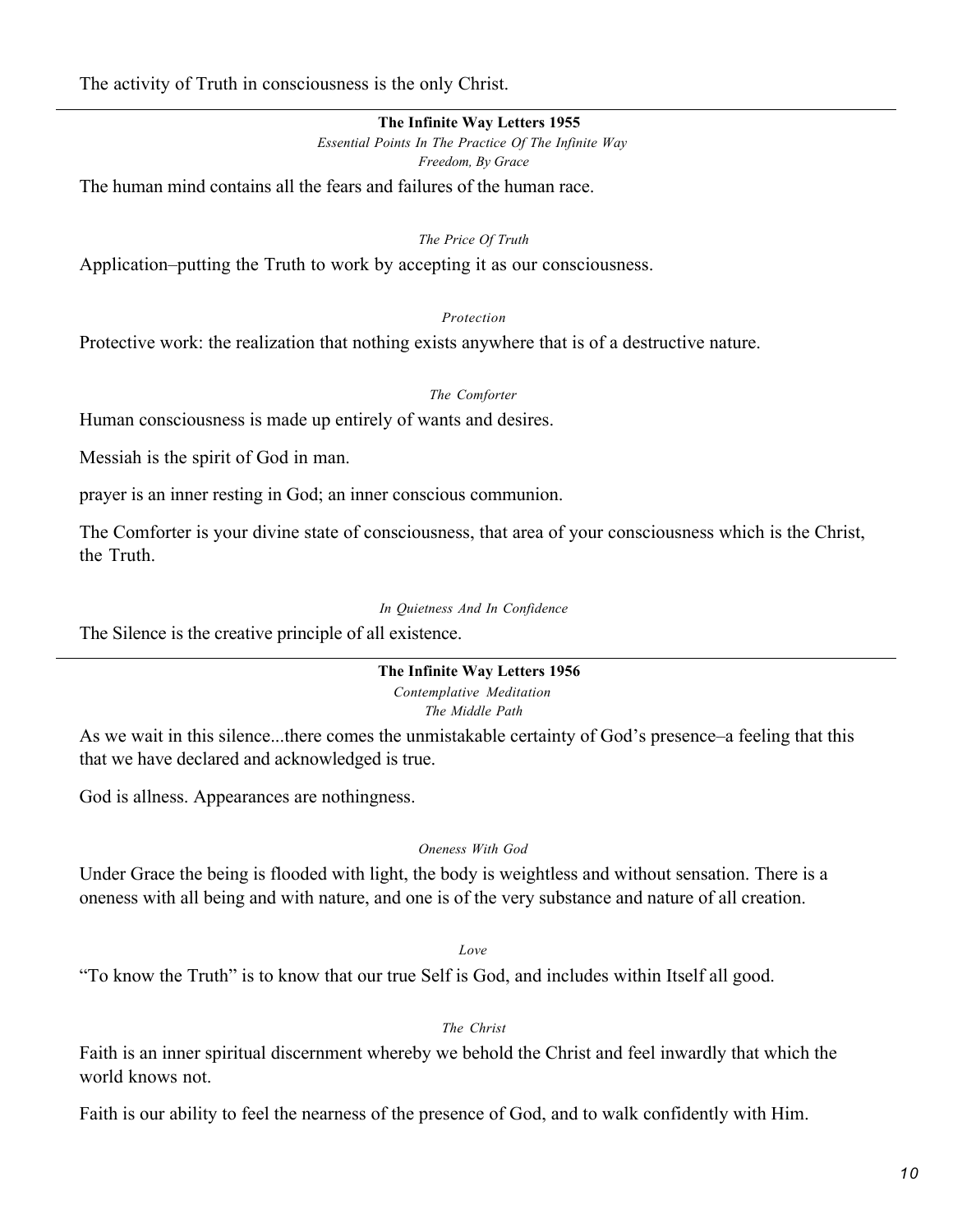The Word of God is the activity of the Christ in individual consciousness.

*Transition From Law To Grace*

To sow to the flesh means to have faith in matter.

*The Ninth Commandment*

To bear false witness against your neighbor is to accept him as a human being.

### **The Infinite Way Letters 1957**

*August: Your Names Are Writ In Heaven The Secret Of Healing Is Reaction*

What does it mean to be lifted up? [To be] lifted up to that place in consciousness where I have no concern about any person or condition, but where I understand that God really is the Soul of the universe and the governing influence.

### *The Master Speaks*

Spiritual awareness is the realization of the nothingness of storms or problems.

## *Meditating To Achieve A Consciousness Awareness Of The Presence Of God*

Grace is the continual realization of God as the source of all good.

## *Supply Becomes Tangible As Form*

What is the Father within, except the infinite, divine, universal Consciousness, which is your consciousness and mine?

## *Bear Witness To God In Action*

For me the miracle-working word in my consciousness is the Christ...a Presence, a Power, a Spirit, a Substance, and Activity that is much more real than electricity.

## **The Infinite Way Letters 1958**

*April: The Message Of Easter: I Have Overcome The World Opposition To The Christ Comes Within Ourselves*

Christ is our own spiritual consciousness.

## *Humanhood Is A State Of Separation From The Father*

What is the fall of man but a sense of separation from God? It is the decent of divine Consciousness to the belief and acceptance of a selfhood apart from God.

## *Devotion Is Requisite*

*I* am the Lord God of Israel, the very Christ, or Son of God, in you...*I* never get outside of you...*I* is the very consciousness of your being. *I* is your Soul. *I* is the very bread and meat and wine. *I* in the midst of the *Is.*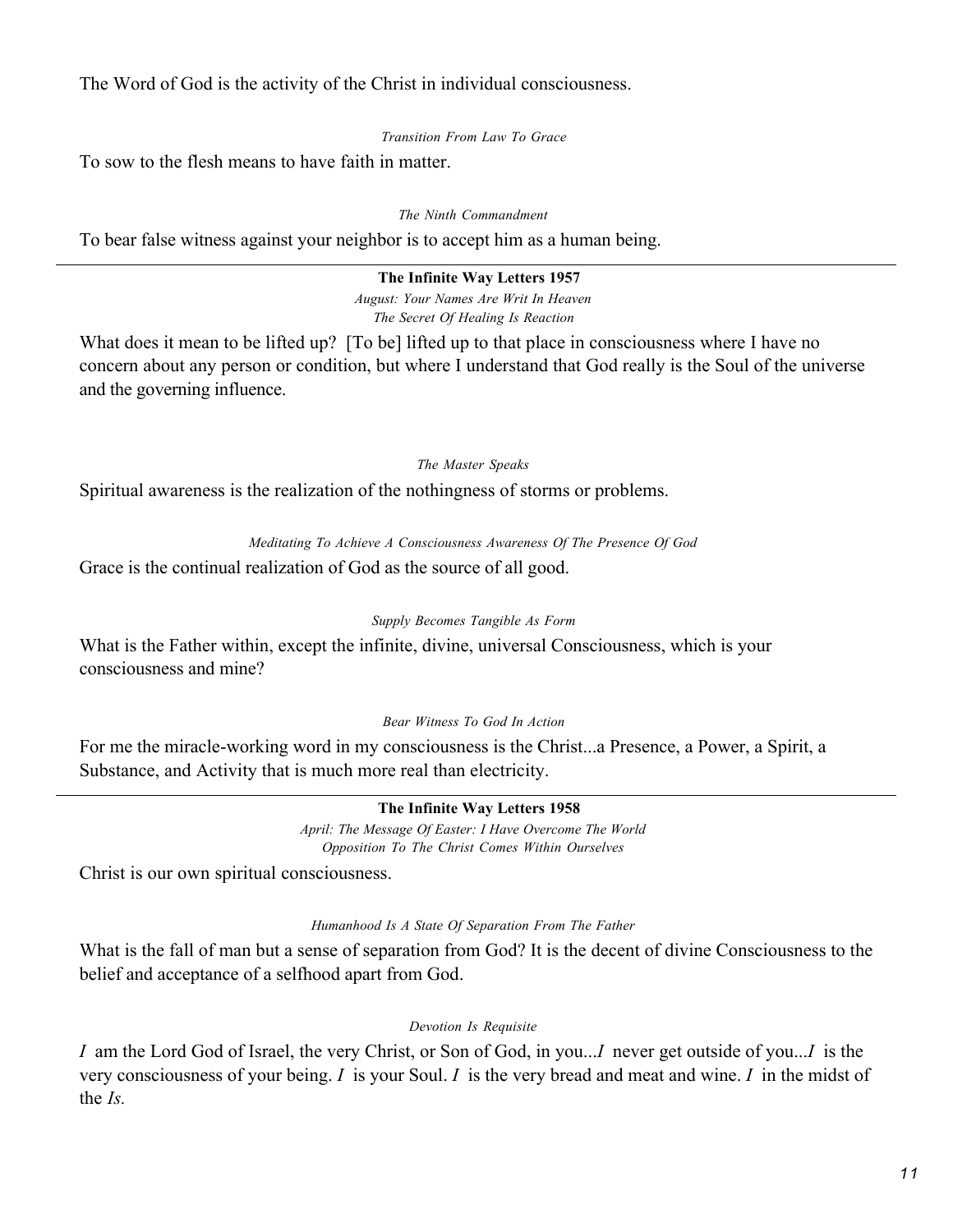#### *Impersonal And Universal Nature Of Fear*

Fear is a universal state, based on the belief that we have a separate life which can be destroyed.

### *Mind Is An Instrument*

The function of the mind is to become aware of that which God created in the beginning–not tomorrow, not yesterday, and not today–but in the beginning...and it is here awaiting our recognition.

## *The Subject Of Matter*

Mind is the substance of that which the world calls matter, and it is for this reason that mind governs and controls matter.

# **The Infinite Way Letters 1959**

*April: Spiritual Power In Human Affairs The One Essential Is Contact With God*

A Hebrew mystic of 1100 A.D. wrote that if you say that God is love or God is intelligence or God is omnipresent or God is good, you are saying no more than if you had just said: God is.

Do not try to form concepts of what this infinite Intelligence, this divine Love, is because the mind of man cannot grasp it; it can only feel and know that *God is.*

## *Conscious Dominion*

We must learn to "die daily" to the old man, that man who has been living his own life, a life lived strictly in accordance with his own desires and for his own purposes.

## *The Demonstration Of Christhood*

God does not really give the Son dominion: *God is dominion expressed as the Son–*the Father and Son, always one.

Immaculate conception...is the conception of the Christ in your consciousness and Its birth as a transformed life.

#### *Across The Desk*

Each one of us must eventually embark on the search for the Holy Grail–the awakened consciousness.

## *Eternal Vigilance Is The Price Of Freedom*

There is a spiritual Kingdom, a state of consciousness which is completely God-governed.

## *Whom Say Ye That I Am?*

God cannot be revealed by such terms as Mind, Soul, Spirit, Truth, Life, or Love, because those are words out here separate and apart from the thinker, and God cannot be something separate and apart from the thinker. When you ponder that, you discover that the thinker is *I,* because *I* am doing the thinking.

*I* is the very offspring of God, God's own Selfhood expressing Itself individually.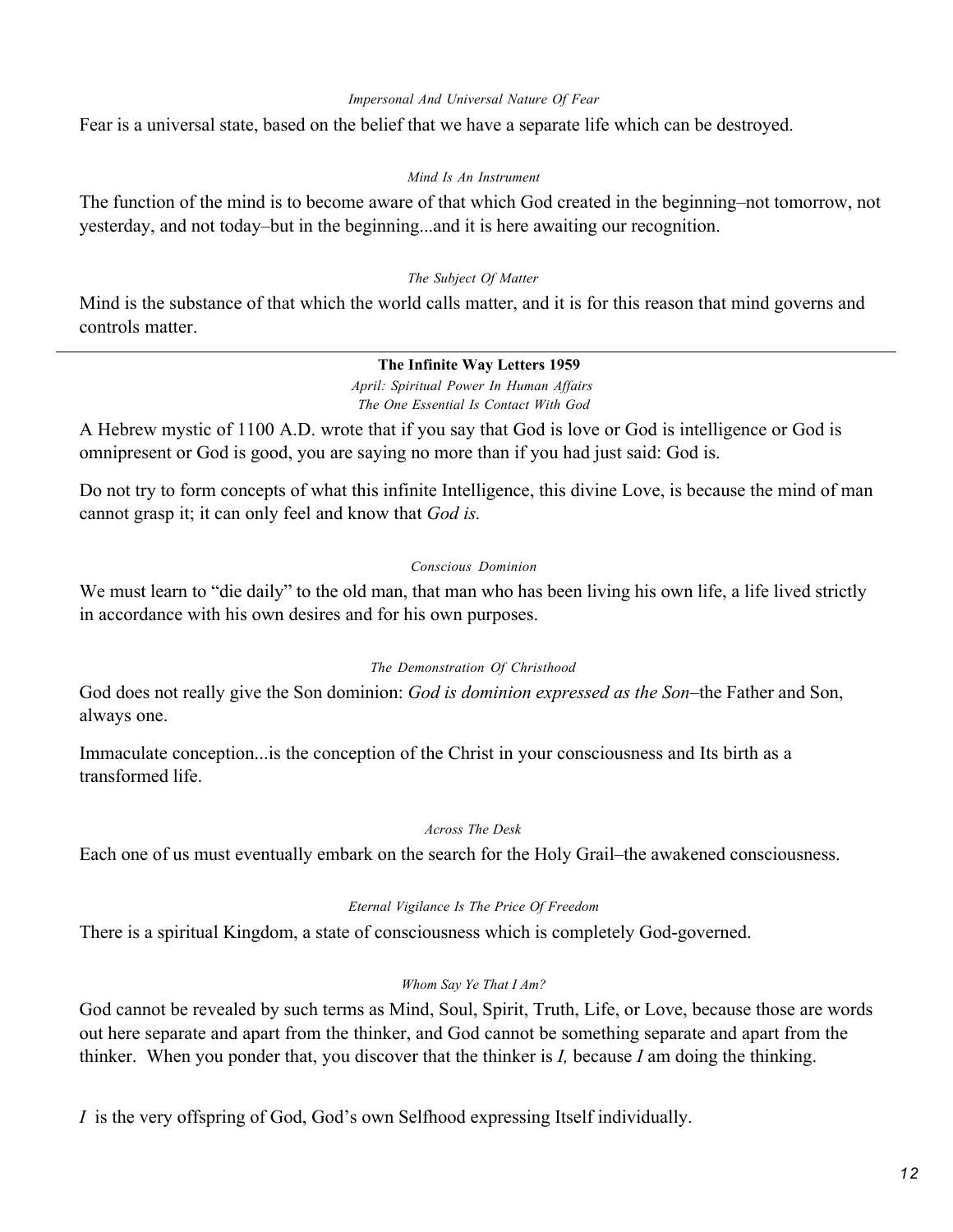The only word that describes God, and which is not objective to the thinker, is *I*. When you comprehend that, you have the secret of life.

# *The Carnal Mind Is Not A Power*

A human being is only a human being because the carnal mind is accepted as a power.

In Christian mysticism, the word "Christ" is understood to mean that which we in our true identity are.

In The Infinite Way, the terms "universal belief," "universal hypnotism," and "universal mesmerism" are used to describe this vast universal ignorance which is the sum and substance of all the sin, disease, lack, limitation, and old age which hold the world in bondage.

## *The Christ Cannot Be Finitized*

The Christ is infinite, the son of God, which you are and which I am, but never can we finitize It or personalize It.

### **The Letters '32-'46** *3: The Real Self (real Self)*

Healing: seeing that everything already is.

*(no Outlines Physical Form)*

Error is a lie about the truth.

**The Mystical I** *Do Not "pass By On The Other Side" Be Still*

When the Spirit of the Lord God is upon you, you are ordained, but you are not ordained to be set apart. You are ordained to heal the sick, to comfort, to feed, to forgive. That is the purpose of ordination–not that you may be glorified but that you may be better equipped to give more abundantly, to share more freely, to understand more universally.

You might ask yourself every once in a while, "Why was I born? To what purpose have I come to earth?" If you listen, you will hear the Voice say, "*I* am come that ye might have life, that this world might have life." "Ye" is not just you. "Ye" is all human consciousness. *I* am come that human consciousness may be fulfilled with the Spirit of God, filled full of the Spirit of God. *I* am come that the kingdom of God may come on earth as it is in heaven.

*Entering The Inner Sanctuary*

*I* is never a person...*I* is always the divine Selfhood, the Creator, the Word that is in the midst of you.

*The Omnipotence Of I*